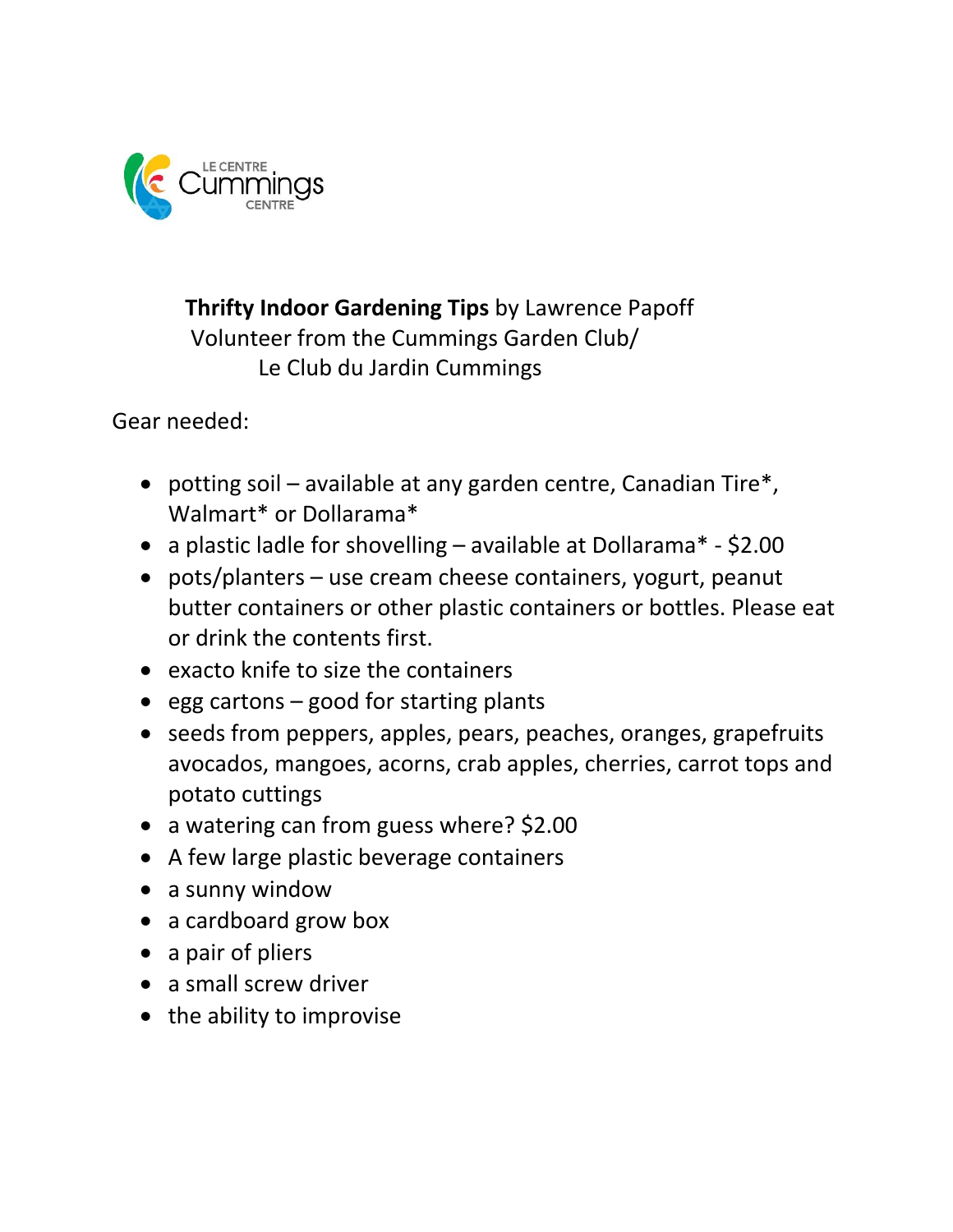\*I do not own a Dollarama or have shares in one, but I live near one. I have no interest in a Canadian Tire or Walmart store either.

The gear doesn't cost much. But the tools get results. And if one of your efforts fails, all you do is throw out the seeds or plants, recycle the potting soil, clean the pots and start all over again. That's thrifty gardening.

**How to build a grow box**. Start with a cardboard box. Any size that fits your window or the sunny location of your choice. The box should be big enough to hold your seedlings in pots.

Cut off the flaps or fold them into the box. Line the inside of the box with tin foil. (See illustrations below.) The foil increases the amount of light that you need to grow your plants. Before you glue or staple in the foil, crinkle it. That reflects even more light.

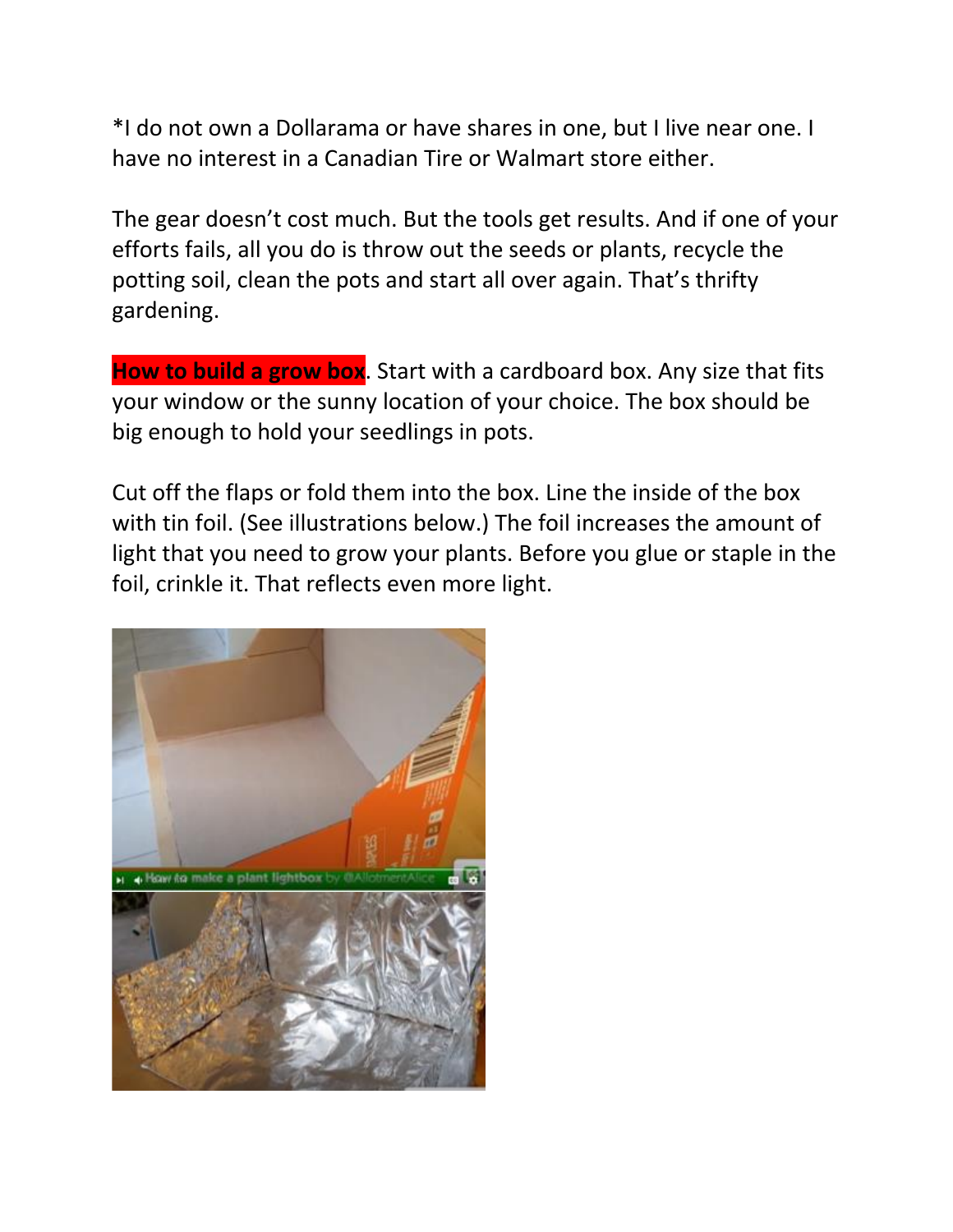### A pepper seed light meter

Not sure if your window or other sunny location has enough sun to grow plants? Try planting some peppers seeds in a small pot of soil. Dry the seeds and cover them in the soil. Moisten the soil. Put the pot in the window or other location where you want to them grow.

Keep the soil moist. It won't take more than a few days before the seeds sprout.

If after 5-10 days, the seeds sprout and send tall, skinny seedlings upwards, they won't grow into peppers. Why? Because there's not enough light in your chosen area. What the seedlings are doing is growing tall in their search for sunlight. They shouldn't have to. If they have enough light, they will grow out, not up, and bushy.

To be doubly sure, try putting your seedlings in a grow box and see what happens. Then if all you get are spindly plants, consider raising low-light plants.

Grow lights work, but take into consideration that they can be pricey. They are good if you are going to take your plants outside in the Spring.

#### Starting seeds in an egg carton

A good starting place for seeds like peppers is an egg carton – the papier mâché ones with 12 pods. Fill each pod with soil and plant a few seeds in each. Put the carton in a plastic container and pour water into the container. The egg carton absorbs the water and becomes selfwatering. All you need to do is make sure the water level is high enough in the container.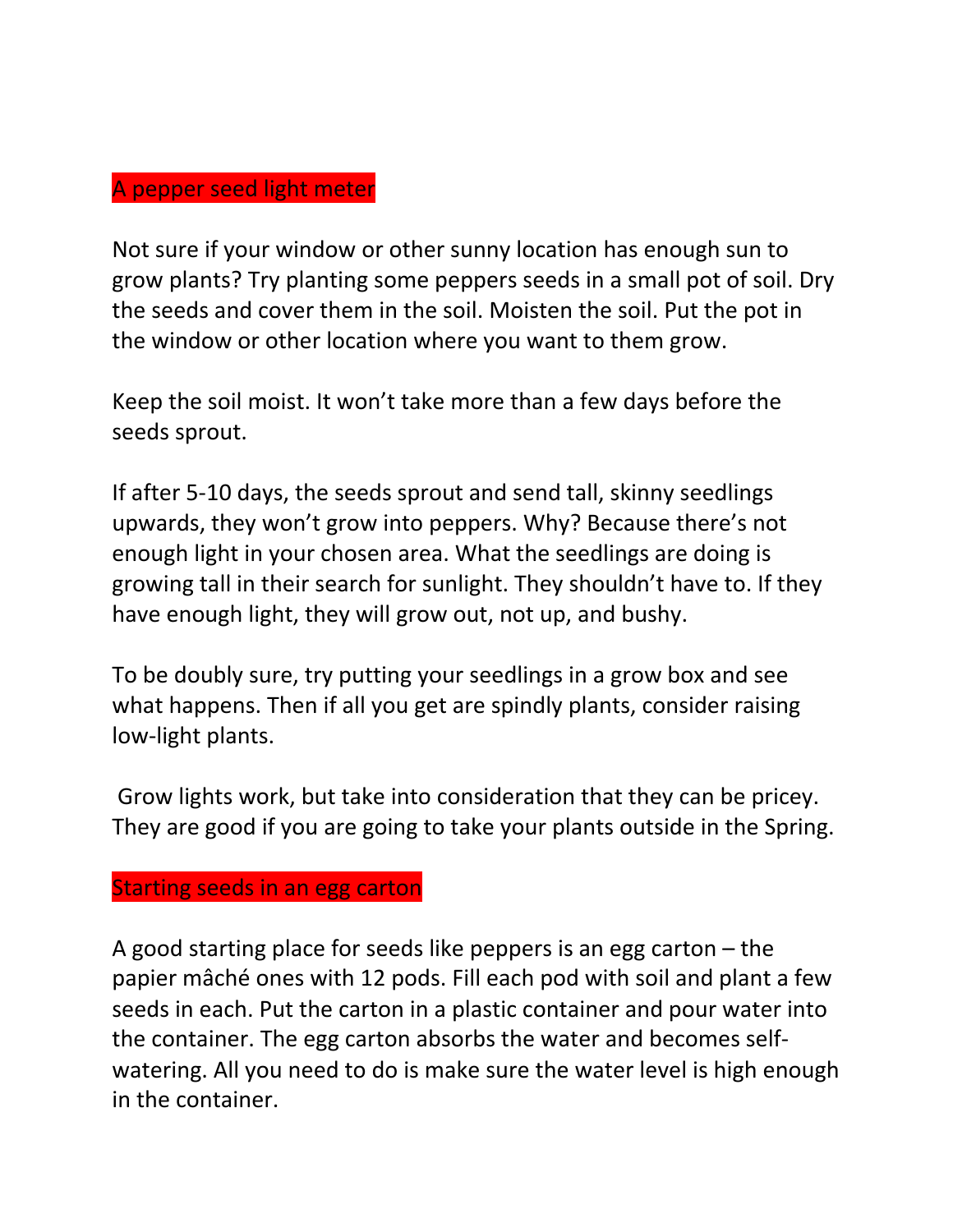When your seedlings are big enough to transfer to a larger pot, simply cut the pod out of the carton, remove the bottom of the pod and plant the seedlings, pot and all.

Eventually, the pod will compost into the soil around it.

# Cracking peach pits

Thinking about growing a little peach tree in your apartment or condo? First, you'll have to crack open the pit to get the seeds. No, you can't plant the pit and expect it to rot. The stubborn little critters take forever to compost. So, you're going to have to crack open the pit.

Take a small screw driver and poke the blade into one of the grooves in the pit, then wiggle the screw driver around *GENTLY* until the pit cracks.

If that doesn't work, place a large, clear plastic bag over your hands. The plastic bag will protect your eyes should the pit shatter.

Now squeeze firmly. That should do it. If not, using a pair of pliers, place the little devil in the jaws of the pliers as if you were cracking a nut. Cover you hand with the bag. Now, squeeze. That should do it.

## Starting plants in the frigo

Try growing an apple, pear, or peach plant. Put the seeds in a small, clear plastic container like what hummus comes in. No, I won't name the deli where you can buy the hummus.

Fill the container with potting soil and dry seeds, moisten the soil and close the container. Put the container at the back of your frigo and check it once a month. Leave it until April. You should see seeds sprouting by then. Move the sprouts to an egg carton and off you go.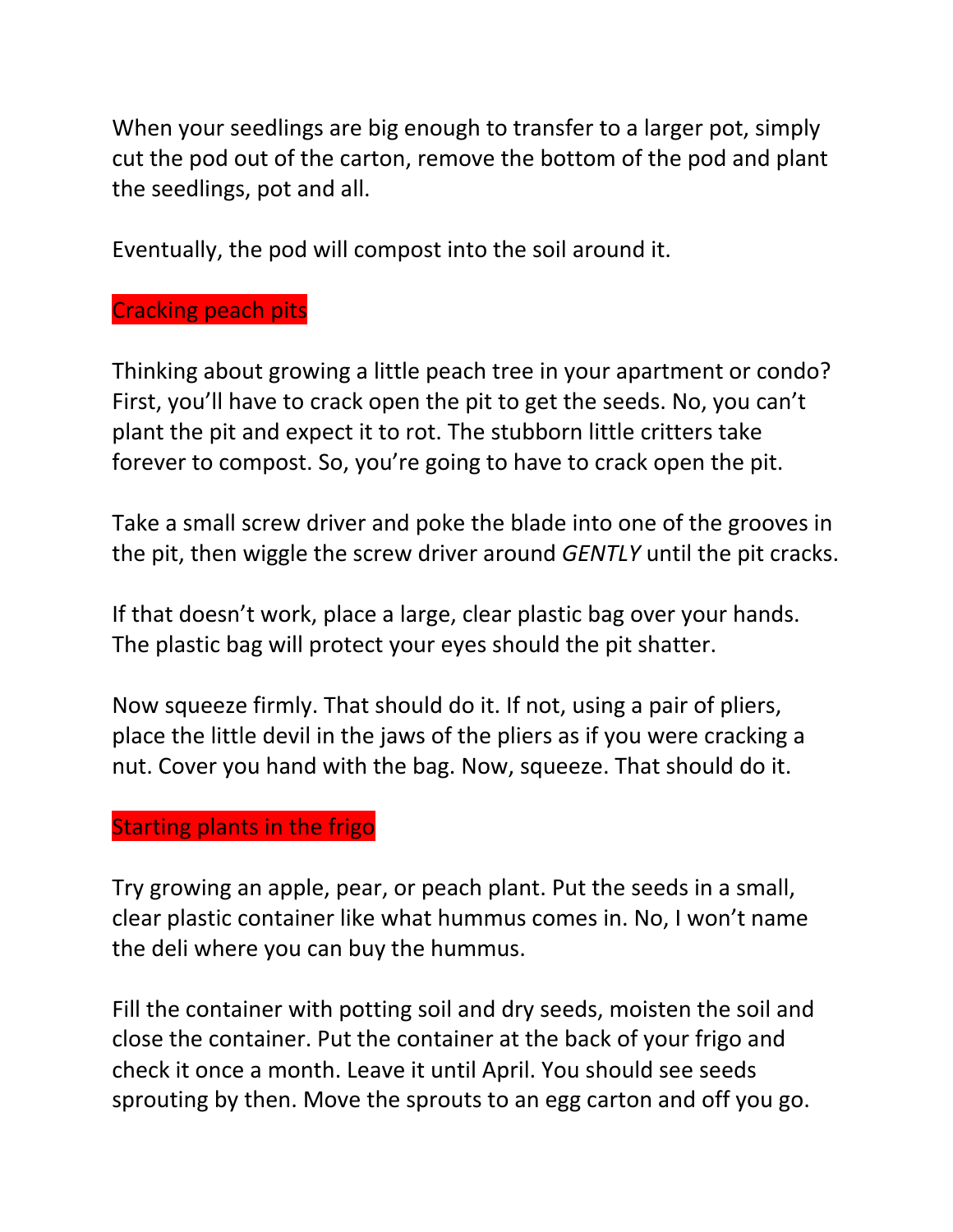Why a clear plastic container? Because you can see what's going on in the container without disturbing the contents.

## Improvise! Improvise! Improvise!

Look to YouTube for tips. Try them. If they don't work out, try something else. Don't be afraid to take the part of the tip that suits you. You may find that starting seeds by wrapping them in a damp paper towel and letting them sit in a warm, dark place such as a filing cabinet works better than putting them in a box full of soil in your frigo. Or why not put them in damp paper towels in the frigo and skip the soil? Improvise! Improvise! Improvise! Remember: You have the long winter ahead. So there's plenty of time to experiment. It'll keep you busy. Shrug off your mistakes. It's all in the game.

And please, please, please share your successes and failures with the rest of us.

For more tips, see [https://www.thespruce.com/apartment-gardening](https://www.thespruce.com/apartment-gardening-for-beginners-4178600)[for-beginners-4178600](https://www.thespruce.com/apartment-gardening-for-beginners-4178600)